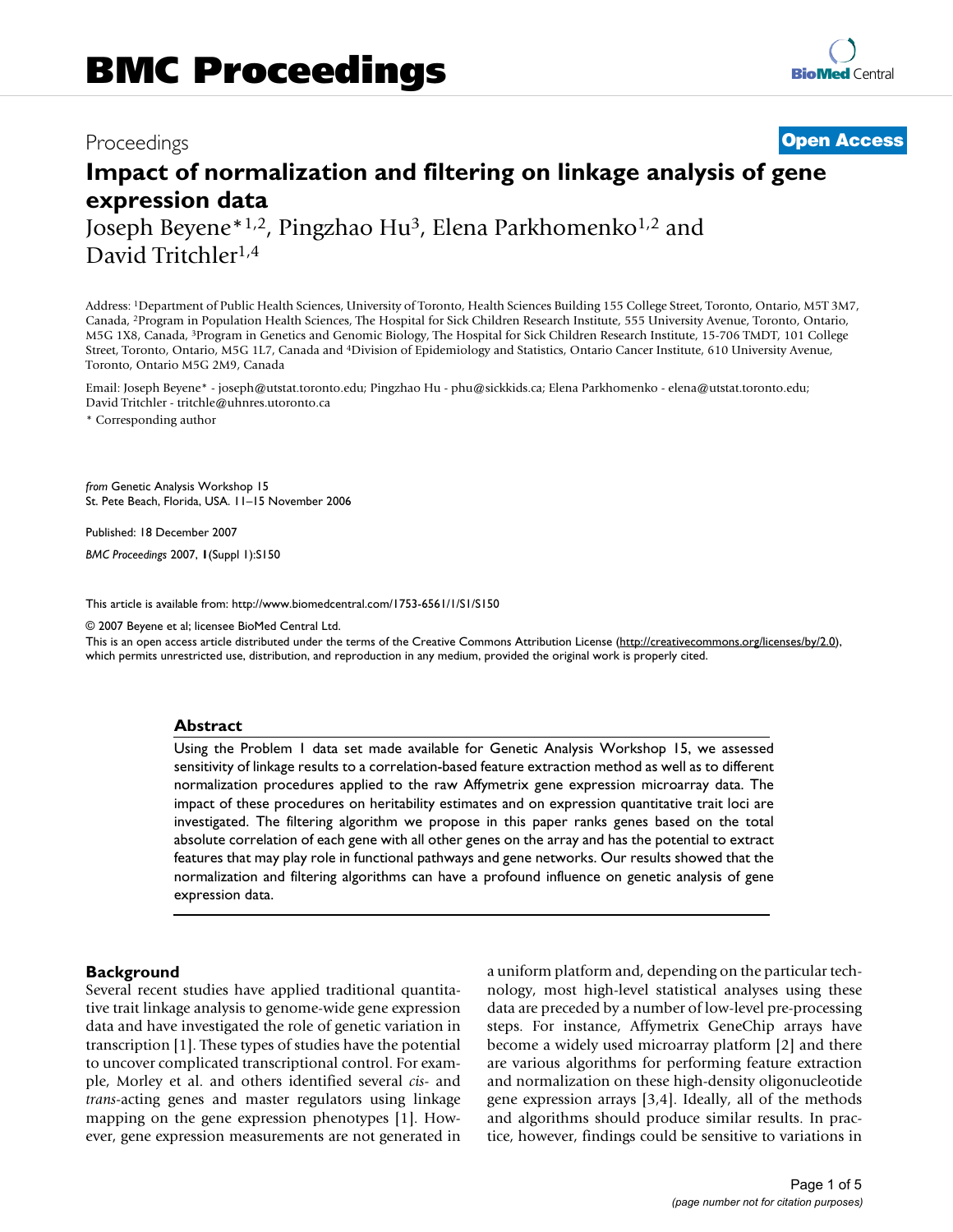pre-processing approaches and may lead to different results. In particular, the impact that different algorithms have on expression quantitative trait loci (eQTL) analysis is not well understood. Understanding consequences of low-level pre-processing approaches is essential in interpreting findings from genome-wide linkage analyses of multivariate gene expression measurements. In this paper, we first propose a correlation-based filtering method. The motivation is to select genes that may participate in pathways. We then apply three normalization methods and the filtering algorithm to the Problem 1 data set made available for Genetic Analysis Workshop 15 (GAW15). In particular, we compare and contrast heritability estimates, concordance in top-ranked genes, and impact on the number of genes identified as *cis*-, *trans*- or multiple-regulators.

#### **Materials and methods**

Raw gene expression measurements obtained from lymphoblastoid cell lines from 14 Centre d'Etude du Polymorphisme Humain (CEPH) Utah families were made available for GAW15. Furthermore, a subset consisting of 3554 genes that Morley et al. analyzed for linkage was also made available [1]. The genotypes of 2882 autosomal and X-linked SNPs of members of these families were generated by The SNP Consortium [http://snp.cshl.org/.](http://snp.cshl.org/)

For the data in this problem, the Affymetrix Genome Focus Arrays were used. A unique feature of microarrays generated using the Affymetrix platform is the so-called MisMatch (MM) probes. Each of the probe pairs in a probe set has a Perfect Match (PM) and a MisMatch probe, with each probe having 25 bases. The PM probes are designed to bind perfectly to the gene of interest and the MM probes have a contrasting base at position 13 with the intention of measuring non-specific binding [2]. The Microarray Analysis Suite (MAS) algorithm from Affymetrix [2] incorporates information from the MM probes into the calculation of gene expression intensities. However, there is a continuing debate in the literature over the merit of MM probes as well as the impact of the various algorithms on downstream analysis. Several new algorithms have been proposed in recent years and most of them use only the PM signals to calculate gene expression. The algorithms include the robust multi-array average (RMA) method [3], Gene Chip RMA (GCRMA) [4], and the probe logarithmic error intensity estimate (PLIER) method from Affymetrix [2].

Morley et al. applied the MAS algorithm and selected 3554 genes using data from 94 grandparents such that the between-individual variance is larger than the withinindividual variance [1]. In this report, we used raw CEL files from 194 subjects and applied the RMA, GCRMA, and PLIER algorithms to normalize and calculate gene expression intensities. Like the MAS algorithm, the PLIER method also incorporates information from MM probes while both RMA and GCRMA use only PM signals. We then ranked genes by the total absolute correlation (TAC) that each gene *i* has with the other *n* - 1 genes. The TAC for each gene is calculated as follows:

$$
TAC_i = \sum_{j}^{n} |r_{ij}| - 1,
$$
 (1)

where *rij* is the correlation of gene *i* with gene *j*. For this filtering procedure, we used expression profiling data from 56 unrelated individuals. We extracted the top 3554 genes ranked by TAC from the largest ones to the smallest ones, so that we can make qualitative comparisons with what was reported by Morley et al. [1].

After the normalization and filtering steps, we carried out multipoint linkage analysis on each of the phenotypes using the MERLIN-REGRESS command in the statistical genetics software MERLIN [5]. The variance components (VC) option in MERLIN was used to estimate heritability. As in Morley et al., *cis* regulators were defined as those regulatory variants that mapped within 5 megabases (Mb) of the target gene [1]. All other significant linkages are categorized as *trans* regulators. Physical locations of probe sets were obtained from the Affymetrix annotation table [http:/](http://www.affymetrix.com) [/www.affymetrix.com](http://www.affymetrix.com). The Rutgers map was used to establish a correspondence between the physical map and the genetic map <http://compgen.rutgers.edu/maps>. Markers that could not be mapped using the Rutgers map, but that were located between physically anchored markers, were placed on the genetic map by interpolation.

#### **Results**

It appears that the normalization methods have a strong effect on the gene expression correlation structure. The selected genes from RMA may have lower correlation than those from GCRMA and PLIER. Depending on the method used, different genes were identified as the topranking genes. The overlap in probe sets extracted using

**Table 1: Estimated heritability values based on the raw gene expression data sets normalized by three different methods**

| Heritability interval | <b>RMA</b> | <b>GCRMA</b>  | PLIER |
|-----------------------|------------|---------------|-------|
| $0.00 - 0.10$         | 1592       | 3249          | 3510  |
| $0.11 - 0.20$         | 863        | 145           | 44    |
| $0.21 - 0.30$         | 609        | 82            | 0     |
| $0.31 - 0.40$         | 309        | 42            | 0     |
| $0.41 - 0.50$         | 134        | 23            | 0     |
| $0.51 - 0.60$         | 29         | 10            | 0     |
| $0.61 - 0.70$         | 13         | $\mathcal{P}$ | 0     |
| $0.71 - 0.80$         | 4          |               | 0     |
| $0.81 - 0.90$         |            | O             | ŋ     |
| $0.91 - 1.00$         |            |               | ŋ     |
|                       |            |               |       |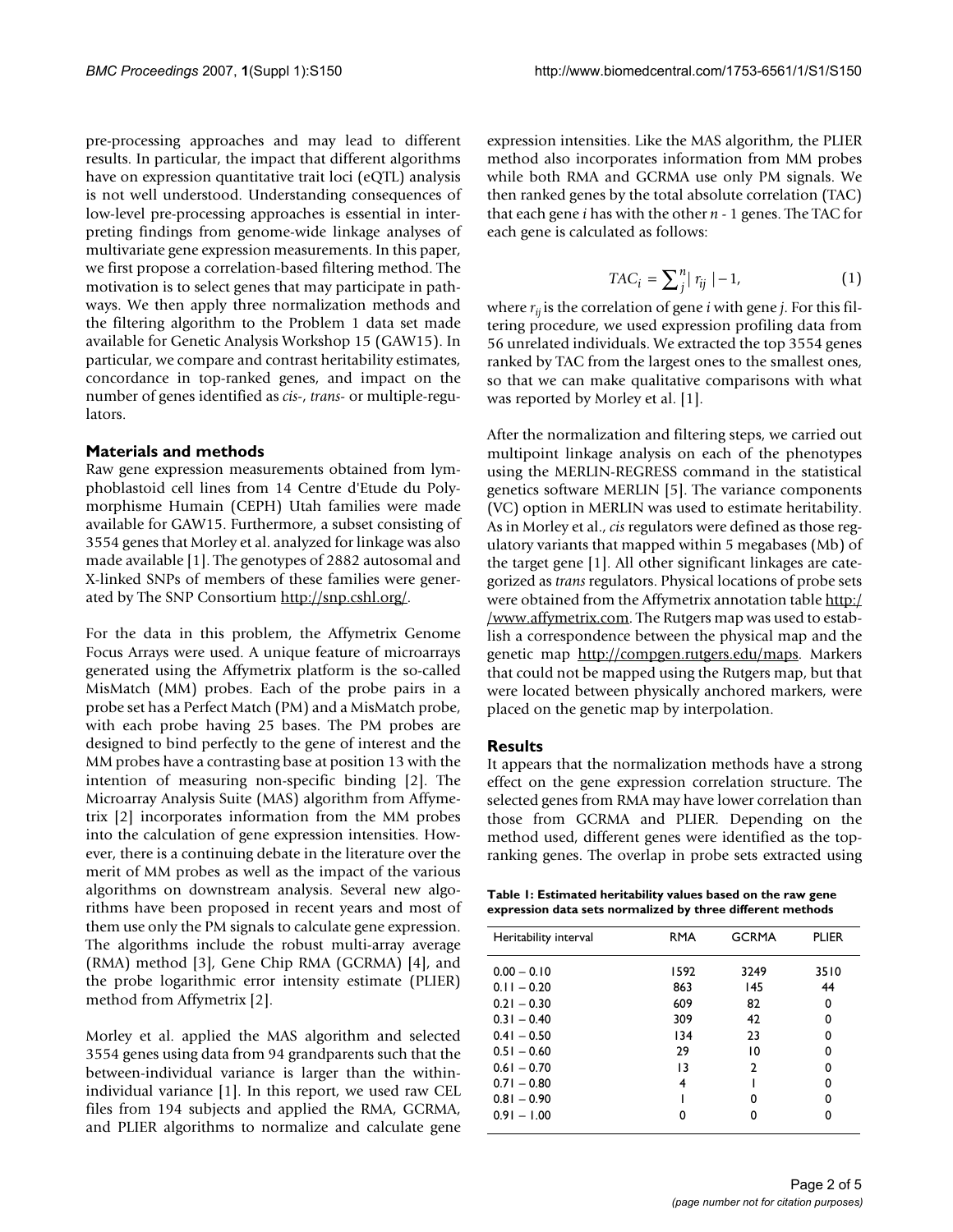|            |            | <b>RMA</b> |       | <b>GCRMA</b> |     | <b>PLIER</b> |                  |     |       |           |
|------------|------------|------------|-------|--------------|-----|--------------|------------------|-----|-------|-----------|
| b-Value    | <b>LOD</b> | cis        | trans | cis+trans    | cis | trans        | $c$ is $+$ trans | cis | trans | cis+trans |
| $3.7*10-5$ | 3.4        | 0          | 910   |              | 0   | 205          |                  |     | 2527  |           |
| $4.3*10-7$ | 5.3        | 0          | 454   |              | 0   | 71           |                  | 0   | 258   |           |

**Table 2: Number of expression phenotypes having** *cis-/trans-/cis* **and** *trans***-regulators at different** *p***-value thresholds using data sets normalized by three methods (***cis* **regulators are those that mapped within 5 Mb of the target gene)**

the three normalization approaches described earlier (RMA, GCRMA, and PLIER) along with our correlationbased feature extraction algorithm in comparison with the probe sets selected by Morley et al. [1] following their use of the Affymetrix MAS algorithm and a variance-based filtering varied from 10% to 43%. Specifically, the overlap between their results and the results from RMA, GCRMA, and PLIER were 1174/3554 (33%), 361/3554 (10%), and 1528/3554 (43%), respectively. Among these three methods, the rates of concordance were as follows: RMA versus GCRMA, 1670/3554 (47%); RMA versus PLIER, 1732/ 3554 (49%); and GCRMA versus PLIER, 1149/3554 (32%).

Table 1 presents a summary of the heritability estimates corresponding to the different normalization procedures. As can be seen from this table, the PLIER method resulted in a heritability estimate of less than 0.20 for all of the 3554 traits. Heritability estimates from data processed with RMA appear to be larger than the other two methods.

Table 2 provides the number of expression phenotypes having *cis*-/*trans*-/*cis* and *trans*-regulators corresponding to the three normalization techniques and two *p*-value thresholds. The two *p*-value thresholds were chosen following Morley et al. for comparison purposes [1]. We have not identified *cis*-acting regulators among the top 3554 genes when using any of the three normalization methods and *p*-value thresholds. Few genes were regulated by both *cis*-and-*trans* SNPs. The number of expression phenotypes with a *trans*-regulator using RMA is comparable with results reported in Morley et al. using a *p*-value threshold of 3.7\*10-5[1], in which they identified a total of 984 expression phenotypes with regulators. However, the GCRMA resulted in much fewer genes with *trans*-regulators while the PLIER method detected more genes with *trans*-regulators at the same *p*-value threshold.

**Table 3: Selected expression phenotypesa with significant evidence for linkage (LOD score** ≥ **3.4) from genome scans identified in all data sets normalized by three different methods**

|                  |                         | LOD score  |              |              |           |  |
|------------------|-------------------------|------------|--------------|--------------|-----------|--|
| Gene symbol      | Chromosomal<br>location | <b>RMA</b> | <b>GCRMA</b> | <b>PLIER</b> | cis/trans |  |
| MCP              | 1q32                    | 4.19       | 4.12         | 5.29         | trans     |  |
| <b>YT521</b>     | 4q13.2                  | 3.79       | 4.51         | 4.38         | trans     |  |
| <b>RNFII</b>     | Ipter-p22.I             | 4.21       | 3.45         | 4.57         | trans     |  |
| RASSF3           | $12q$ $14.2$            | 4.99       | 4.60         | 5.17         | trans     |  |
| RAB6C            | 2q31                    | 6.32       | 6.12         | 4.46         | trans     |  |
| FAM8A1           | 6p22-p23                | 4.62       | 4.75         | 5.20         | trans     |  |
| ZNF217           | 20q13.2                 | 4.36       | 4.75         | 4.76         | trans     |  |
| CREB3            | 9pter-p22.1             | 3.60       | 4.41         | 3.48         | trans     |  |
| <b>PRPSAPI</b>   | I7q24-q25               | 4.97       | 3.54         | 4.28         | trans     |  |
| SPAG9            | 17q21.33                | 5.09       | 3.90         | 4.19         | trans     |  |
| SRPK2            | 7q22-q31.1              | 3.52       | 5.13         | 3.89         | trans     |  |
| LOC81558         | 17q21.33                | 3.96       | 5.44         | 4.36         | trans     |  |
| IRF2             | 4q34.1-q35.1            | 4.28       | 3.48         | 3.61         | trans     |  |
| BCL <sub>2</sub> | I8q21.33 I8q21.3        | 4.41       | 5.86         | 4.78         | trans     |  |
| PTPN22           | $lp13.3-p13.1$          | 3.76       | 4.25         | 4.61         | trans     |  |
| <b>SDCBP</b>     | 8q12                    | 5.76       | 4.76         | 5.08         | trans     |  |
| OSBP             | $IIqI2-qI3$             | 4.21       | 4.46         | 3.71         | trans     |  |
| <b>PTPNI</b>     | 20q13.1-q13.2           | 5.22       | 5.12         | 3.77         | trans     |  |
| RGS12            | 4p16.3                  | 5.90       | 4.68         | 4.17         | trans     |  |

aSome regions of these genes also exhibit copy number variation in healthy individuals (see details in the text).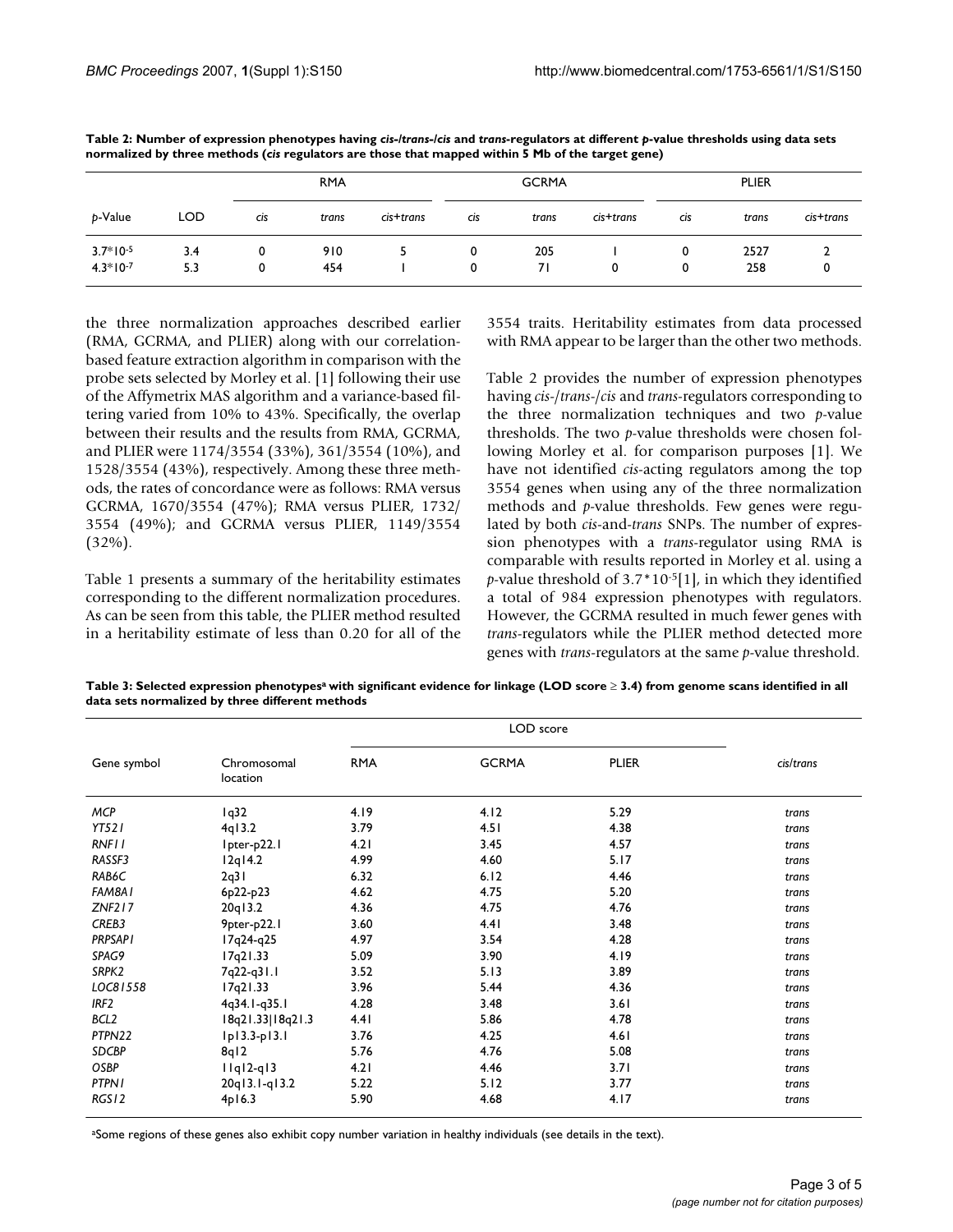A total of 67 expression phenotypes with strong linkage (*p*-value  $\leq 3.7*10^{-5}$ ) have been detected by all three methods. 19 of the 67 (28.4%) expression phenotypes with *trans*-regulators that have been identified in all the data

sets normalized using the three different normalized methods have also been shown to exhibit copy number variation in healthy individuals [6]. This was determined by searching the copy number variation database availa-





 $0.1$  0.2

Heritability

#### **Figure 1**

**Box plot of LOD scores versus heritability**. The plot shows the distributions of LOD scores at different heritability intervals for three normalization methods. For each gene, we took the maximum LOD score. a, RMA; b, GCRMA; c, PLIER.